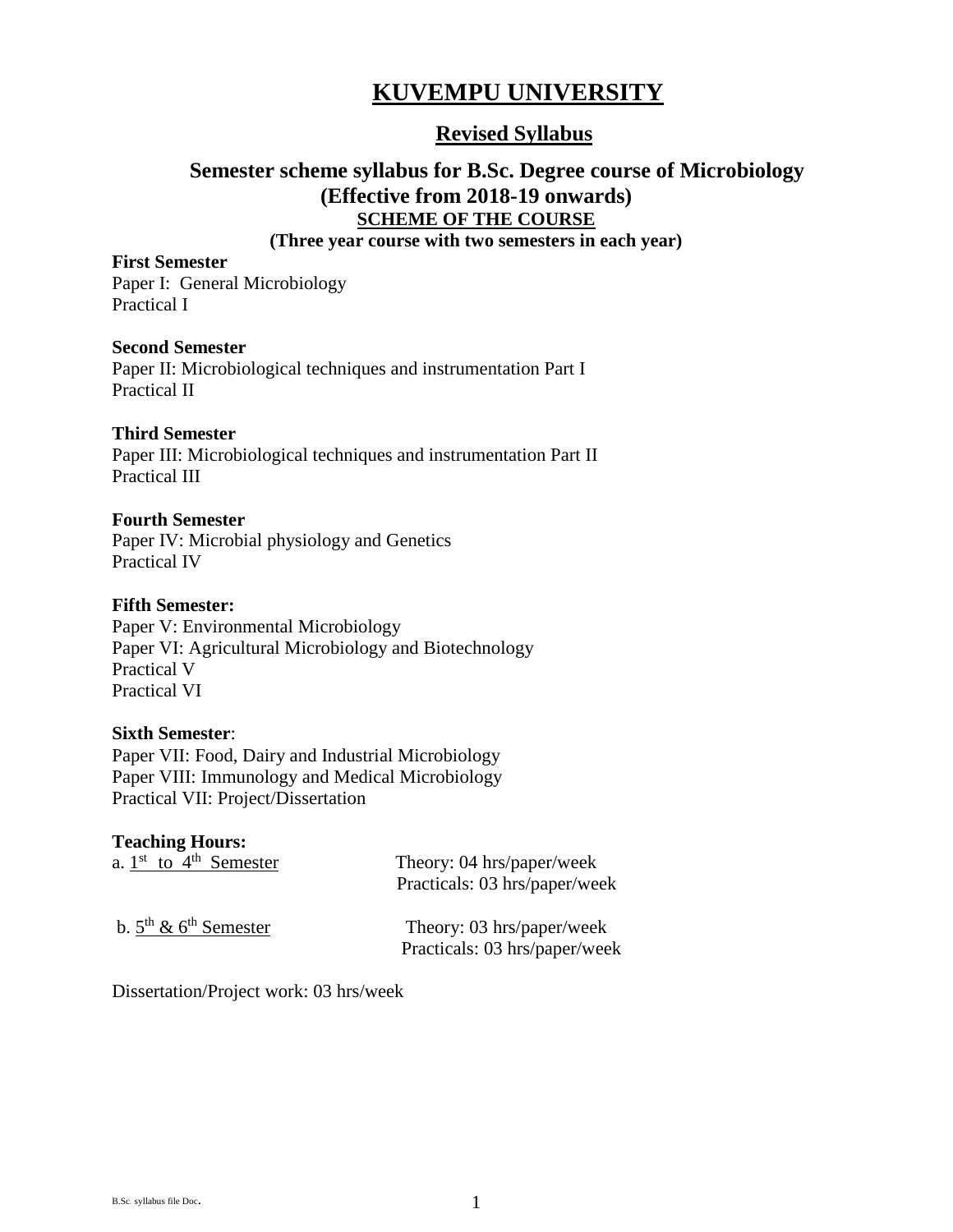## **SCHEME OF EXAMINATION**

| <b>First Semester</b>   |                          |              |                                              |
|-------------------------|--------------------------|--------------|----------------------------------------------|
|                         | Duration                 | <b>Marks</b> | Internal assessment                          |
| Theory Paper I:         | 03 hrs.                  | 50           | 10 (Two tests of 05 marks)                   |
| Practical I             | $03$ hrs<br><b>Total</b> | 100          | 40 (Practical proper 30; Record 05; Viva 05) |
| <b>Second Semester</b>  |                          |              |                                              |
| Theory Paper II:        | 03 hrs.                  | 50           | 10 (Two tests of 05 marks)                   |
| Practical II            | $03$ hrs<br><b>Total</b> | 100          | 40 (Practical proper 30; Record 05; Viva 05) |
| <b>Third Semester</b>   |                          |              |                                              |
| Theory Paper III:       | 03 hrs.                  | 50           | 10 (Two tests of 05 marks)                   |
| <b>Practical III</b>    | $03$ hrs                 |              | 40 (Practical proper 30; Record 05; Viva 05) |
|                         | <b>Total</b>             | 100          |                                              |
| <b>Fourth Semester</b>  |                          |              |                                              |
| Theory Paper IV:        | $03$ hrs.                | 50           | 10 (Two tests of 05 marks)                   |
| Practical IV            | $03$ hrs                 |              | 40 (Practical proper 30; Record 05; Viva 05) |
|                         | <b>Total</b>             | 100          |                                              |
| <b>Fifth Semester:</b>  |                          |              |                                              |
| Paper V:<br>Theory      | 03 hrs.                  | 50           | 10 (Two tests of 05 marks)                   |
| Theory Paper VI:        | 03 hrs.                  | 50           | 10 (Two tests of 05 marks)                   |
| Practical V             | $03$ hrs                 |              | 40 (Practical proper 30; Record 05; Viva 05) |
| Practical VI            | $03$ hrs                 |              | 40 (Practical proper 30; Record 05; Viva 05) |
|                         | <b>Total</b>             | 200          |                                              |
| <b>Sixth Semester:</b>  |                          |              |                                              |
| Paper VII:<br>Theory    | 03 hrs.                  | 50           | 10(Two tests of 05 marks)                    |
| Theory Paper VIII:      | 03 hrs.                  | 50           | 10 (Two tests of 05 marks)                   |
| Practical VII           | $03$ hrs                 |              | 40 (Practical proper 40; Record 05; Viva 05) |
| Dissertation or Project | $03$ hrs                 |              | 40 (Project/Dissertation 30 and Seminar 10)  |
|                         | <b>Total</b>             | 200          |                                              |

# **Grand Total 800 Marks**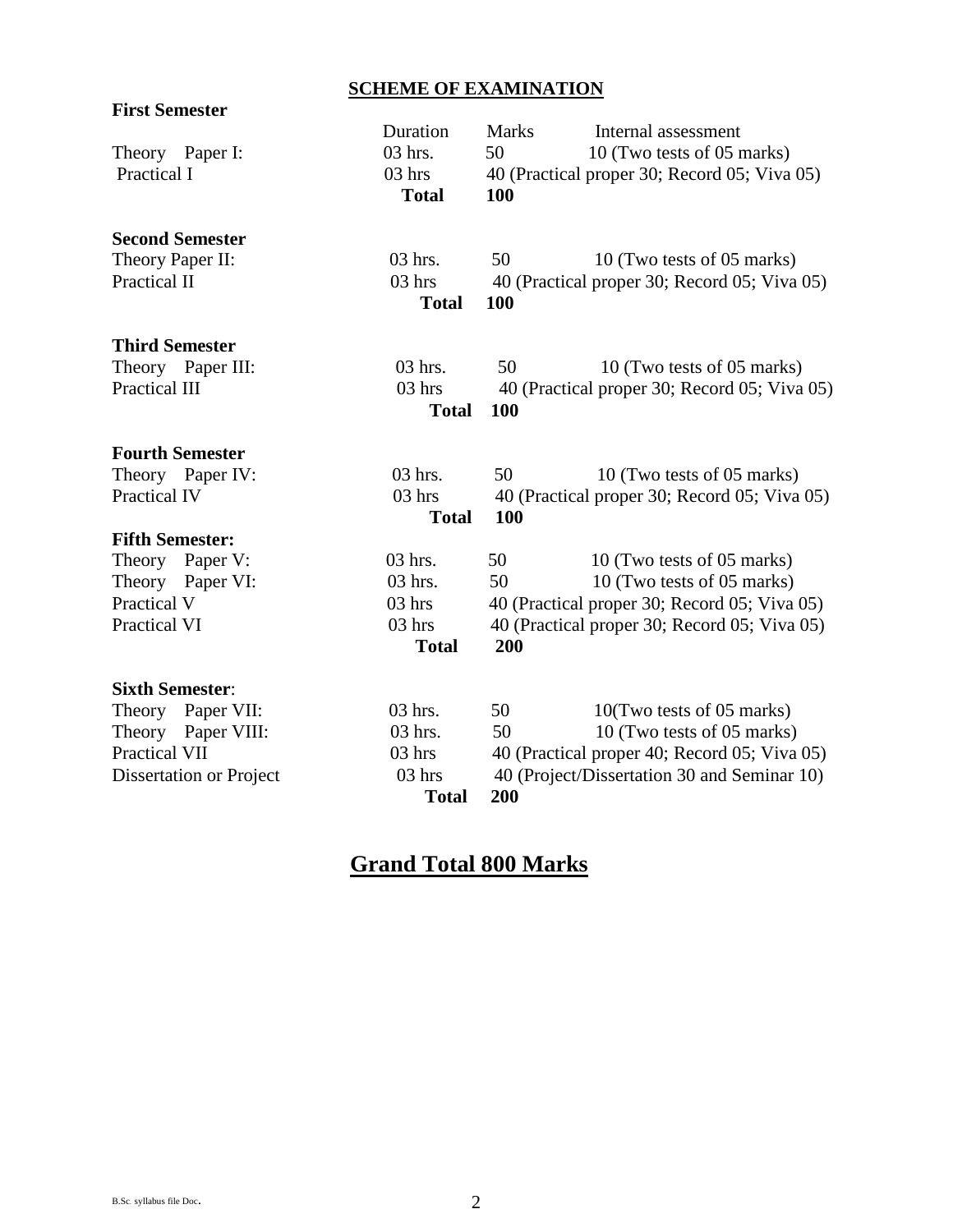## **FIRST SEMESTER:**

## **Paper I:** General Microbiology 60 hrs.

## 1. **Introduction** 20 hrs

Definition and history of microbiology, Contribution of Anton Von Leeuwenhoek, Edward Jenner, Louis Pasteur, Robert Koch, Joseph Lister, Beijerinck, Elie Metchnikoff, Alexander Fleming, Iwanowsky to the development of Microbiology. Scope of microbiology as modern science. Branches of microbiology: Bacteriology, Virology, Phycology, Mycology, Protozoology, Food and dairy microbiology, aquatic microbiology, soil microbiology, air microbiology, agriculture microbiology, Industrial and Medical microbiology.

## 2. **Microscopy** 10 hrs

Discovery of microscope, Detailed study of compound Microscope and its principles, Different types of microscope – Dark field, phase contrast, Stereomicroscope, Fluorescent Microscope, Electron microscope- scanning and transmission microscope and their applications.

## 3**. General account of microorganisms** 30 hrs

- a) Comparative study of typical cell of prokaryotes and Eukaryotes and their cellular organization.
- b) General principles of classification and nomenclature of microorganisms (kingdom, domain concepts).
- c) Study of the following (With reference to general characteristics, structure, classification and reproduction).
	- i. Viruses : Plant, animal, bacterial viruses, prions and viroids
	- ii. Bacteria: Classification (According to Bergey's Manual) up to the levels of section : bacteria, Mycoplasmas, Rickettsias, Actinomycetes, Chlamydiae, Cyanobacteria. (*Microcystis, Spirulina, Nostoc).*

iii. Algae **:** *Chlorella*, Diatoms

- iv. Fungi *Pythium, Saccharomyces, Aspergillus, Agaricus* and *Fusarium*
- v. Protozoa: *Entamoeba, Trichomonas,* and *Plasmodium*

## **B.Sc., I Semester Microbiology PRACTICAL – I: General Microbiology**

- 1. Safety measures in microbiology laboratory
- 2. Study of micrometry
- 3. Contributions of microbiologists (Based on theory)
- 4. Study of different parts of compound microscope including oil immersion.
- 5. Study of different types of micro charts
- 6. Study of bacteria-bacilli, Cocci
- 7. Microscopic mounting techniques-wet mount, dry mount and scotch mount preparations
- 8. Study of fungi *Pythium, Saccharomyces, Aspergillus, Agaricus, Fusarium*
- 9. Study of algae *Microcystis, Spirulina, Nostoc, Chlorella* and *Diatoms.*
- 10. Study of protozoa *Entamoeba, Trichomonas, Plamodium vivax*

B.Sc. syllabus file Doc. 3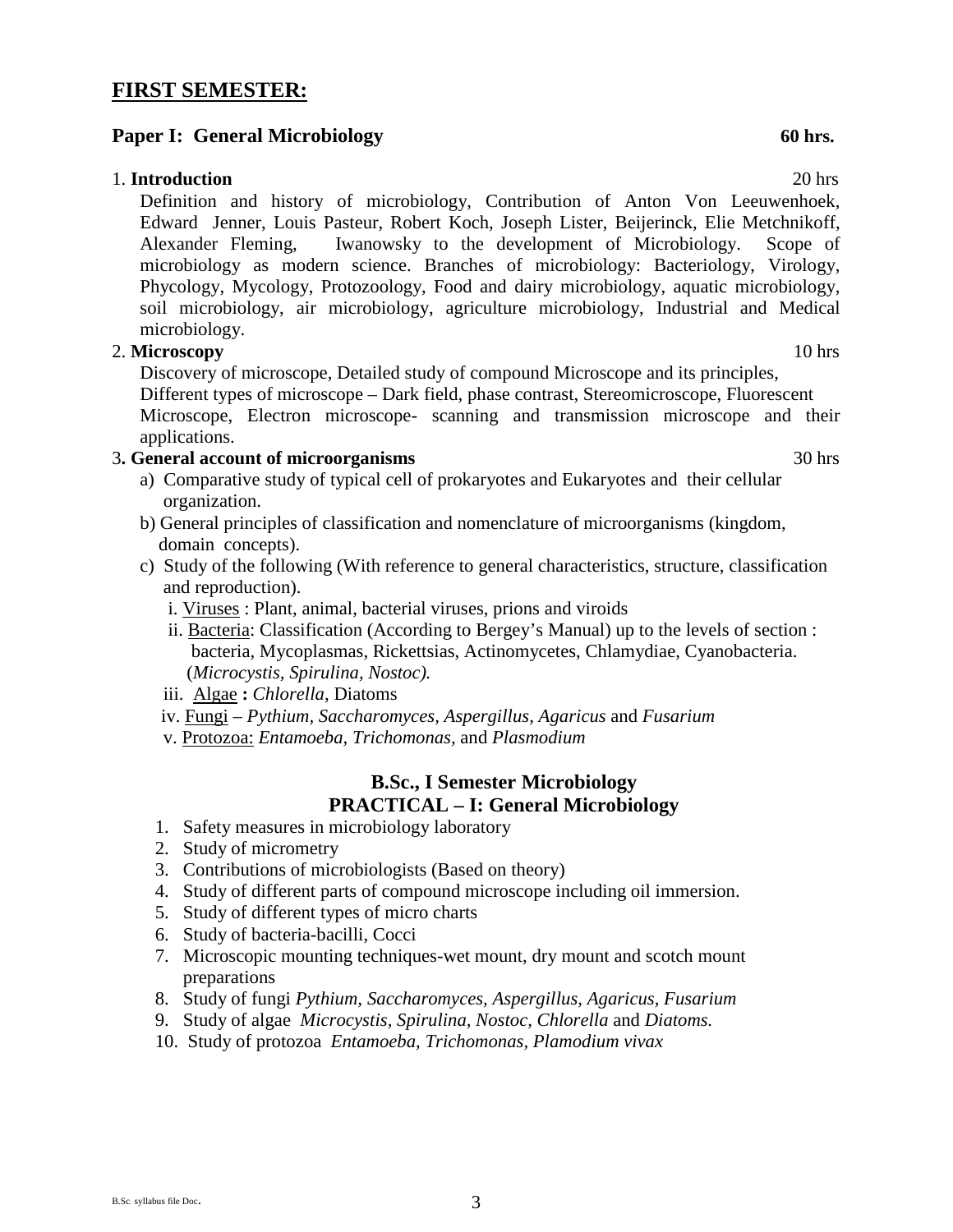## **Scheme of Practical Examination B.Sc. I Semester Microbiology Practical I: General Microbiology**

## **Time : 03 hours** Max. Marks:40

1. Make a microscopic preparation of the given materials A, B and C with labeled diagrams and reasons (one specimen from bacteria, cyanobacteria, algae, fungi and protozoans mentioned in the syllabus.)(Identification-1 mark, labeled with diagram-1 mark and reasons 1-mark)

 $3x3=9$  marks

- 2. Demonstration/calculation 'D' write the principle and applications of micrometry (calibration 2m, principle-2m and applications/results-2m). 06 marks
- 3. Write critical notes E and F ( Pictures of scientists, different types and parts of microscopes, path of light in microscope) (Identification-1/2 mark, diagram-1/2 mark, critical notes-2 mark).  $2x3=06$  marks

4. Identify the microslides G, H and I giving reasons with labeled diagrams (Identification – 1 mark, Labeled diagram with reason – 2 marks). Each slide from bacteria, cyanobacteria, Algae, fungi and Protozoa)  $3x3=09$  marks 5. Class record 05 marks 6. Viva voce 05 marks

# **Note; The candidate must submit the duly certified class record at the time of first appearance, without which he/she will not be permitted to take the practical examination.**

- Microbiology: Pelczar, Chan and Kreig; Tata McGraw Hill Pub. Co. Ltd
- Microbiology, an introduction: Tortora, Funk and Case; Benjamin-Cummings Pub. Co.
- General Microbiology: [RY Stanier](http://www.amazon.com/s/ref=ntt_athr_dp_sr_1?_encoding=UTF8&sort=relevancerank&search-alias=books&field-author=R.Y.%20Stanier); McMillan Press
- General Microbiology: [Hans G Schiegel](http://www.flipkart.com/author/hans-g-schiegel/); Cambridge University Press
- A Textbook of Microbiology: R C, Dubey and D.K. Maheshwari; S. Chand Co Ltd.
- Cell Biology: CB Powar; Himalaya Publishing House
- College Microbiology Volume 1: Sundararajan S; Vardhana Publications.
- Microbiology, Presscott Lansing M, Harley John P. and Klein's Donald A., WCB McGraw-Hill, New York.
- Microbiology- Sullia and Shantharam
- Microbiology-Aneja.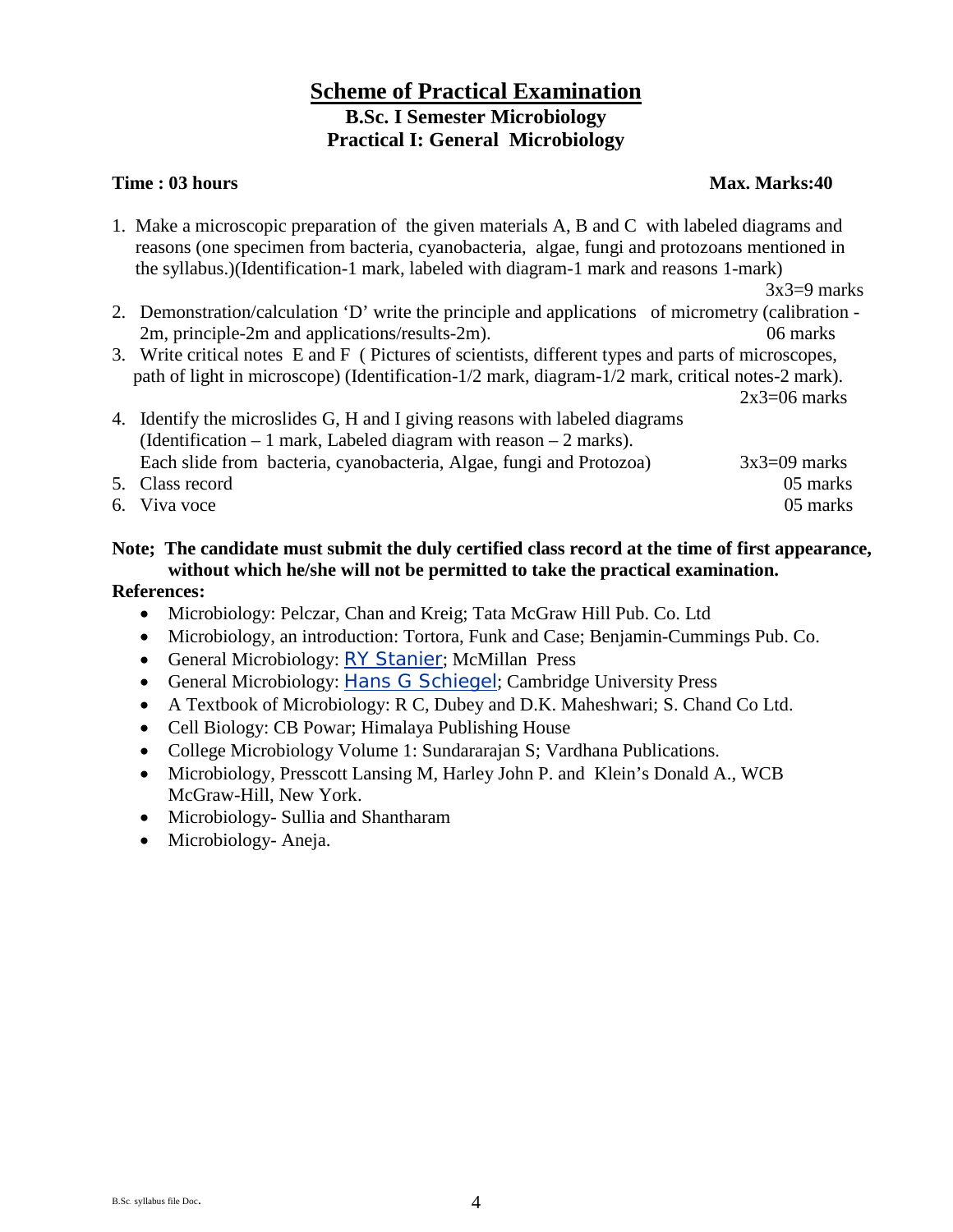## **SECOND SEMESTER:**

1. **Microbiological techniques**

## **Paper II: Microbiological techniques and instrumentation Part I 60 hrs.**

## Pressure cooker, Hot air oven, Laminar air flow, filtration-Seitz filter, Membrane filter.

ii) **Radiation methods**: Ionizing and non-ionizing radiations (UV Rays, Gamma Rays and cathode rays).

i) **Physical methods**; Heat-dry, Incineration and moist heat, Tyndallization, Autoclave,

iii) **Chemical methods:** Disinfectants (Phenol/Alcohol), Antiseptic (Iodine,/ hydrogen peroxide), Sanitizer (chlorine), Germicidal (Glutaraldehyde/octenidene), Microbicidal (Silver nitrate/streptomycin), Microbiostatic agents (Sodium azide/ penicillin), Gaseous agents, Heavy metals and detergents.

## **b**) **Stains and staining technique** 12 hrs

 i) Principles of staining. Types of stains, physical and chemical properties of stains, staining techniques-Simple staining. Differential staining-(Gram staining & acid fast staining), structural staining- (capsule, flagella and endospore).

ii) Motility in bacteria, fungi and protozoa 05 hrs

- **2. Instruments:** Inoculation chamber, Inoculation loop & needle, centrifuge**,** pH meter, Colony counter, Incubator (Principles, components and use) 05 hrs
- **3. Nutritional requirements** and their up take by microorganisms (passive, active and facilitative absorption). Macro nutrients and micronutrients, their physiological role. Nutritional classification of microorganisms. 10 hrs.

**4. Culture media:** Definition, classification and types- solid, semisolid, broth, Natural, semisynthetic, synthetic, enrichment, enriched, differential and selective media, transport media, anaerobic media, Nutrient agar (NA), nutrient broth, Potato dextrose agar (PDA), Yeast extract mannitol agar (YEMA), Sabourud's dextrose agar (SDA), Mac Conkey's agar (MA), Blood agar (BA), Chocolate agar (CA), Cary Blairs media, Robertson cooked meat broth (RCM). 10 hrs.

## **B.Sc. II Semester Microbiology PRACTICAL –II: Microbiological techniques and instrumentation Part 1**

- 1. Preparation and use of chromic acid.
- 2. Preparation of glassware for sterilization.
- 3. Use of antiseptics and disinfectants : Phenol, ethyl alcohol, formaldehyde, iodine, Detergents, hydrogen peroxide, mercuric chloride and sodium hypochlorite.
- 4. Demonstration of laboratory equipments: Autoclave, Hot air oven, incubator, laminar air flow, Inoculation needle, Inoculation loop, Membrane filter, Seitz filter, pH meter and centrifuge.
- 5. Preparation of staining reagents : Saffranin, Crystal violet, Nigrosine, cotton blue, Malachite green, Methylene blue, Carbol fuchsin, Acid alcohol mixture, Grams iodine, 95% alcohol.
- 6. Staining techniques: Staining of bacteria and fungi.

a) Direct staining b) Negative staining c)Grams staining d) Endospore staining e) Fungal staining

- 7. Preparation of media- nutrient broth, nutrient agar, MacConkey's agar, Potato dextrose agar, Sabouraud's Dextrose agar, Blood agar, Chocolate agar, EMB and Transport media.
- 8. Study of bacterial motility by hanging drop method.

**a) Sterilization:** Principles and methods of sterilization 18 hrs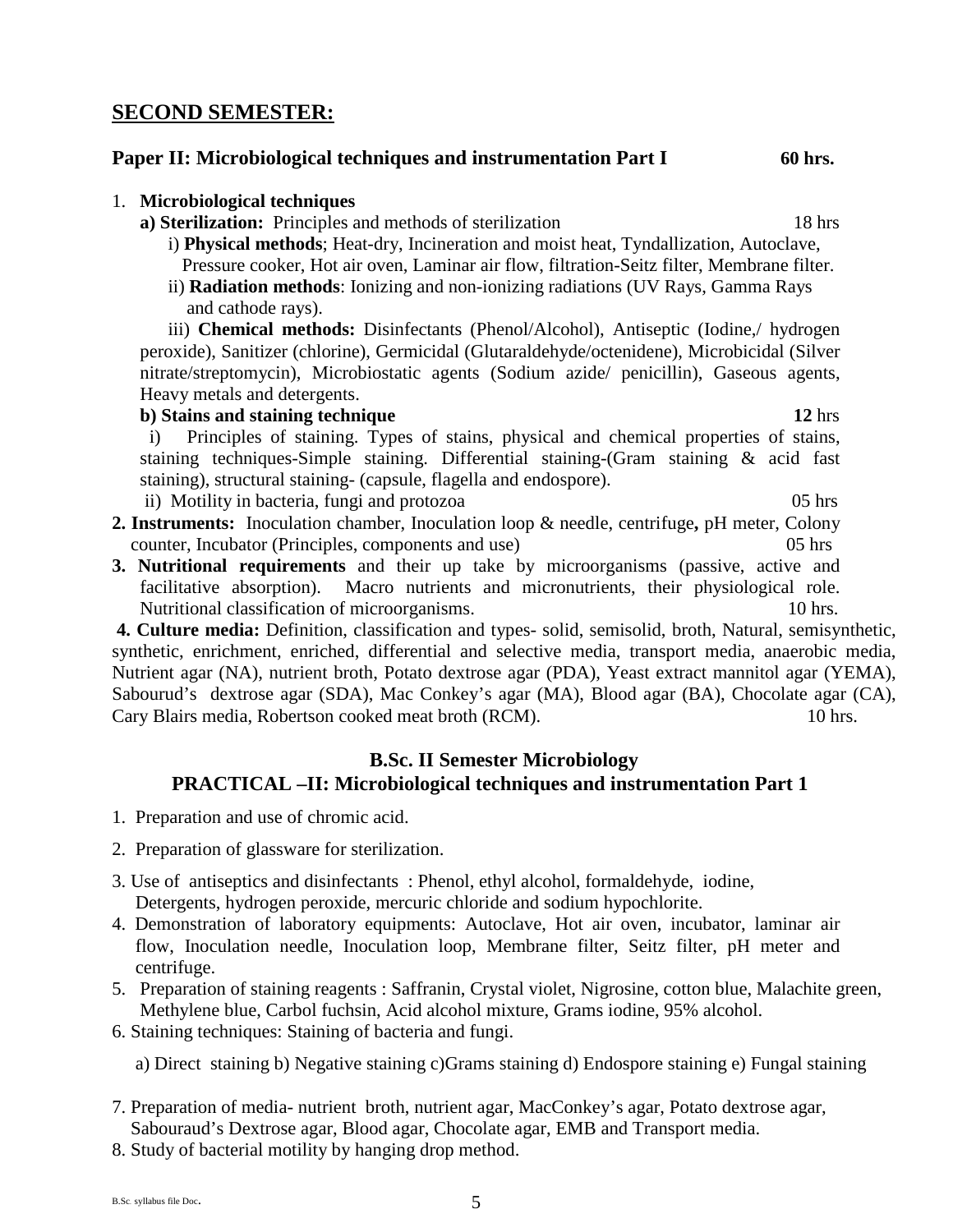## **B.Sc.. II Semester Microbiology Scheme of Practical Examination**

| <b>Practical II: Microbiological techniques and instrumentation Part 1</b>                                                                                                                                                                                                                                                                                                                 |
|--------------------------------------------------------------------------------------------------------------------------------------------------------------------------------------------------------------------------------------------------------------------------------------------------------------------------------------------------------------------------------------------|
| Time: 03 hours<br><b>Max. Marks:40</b>                                                                                                                                                                                                                                                                                                                                                     |
| 1. Make a temporary slide on a clean and dry slide of the given material A and identify giving                                                                                                                                                                                                                                                                                             |
| 08 marks<br>reasons                                                                                                                                                                                                                                                                                                                                                                        |
| Draw a diagram and leave the preparation for evaluation (Direct staining/Negative                                                                                                                                                                                                                                                                                                          |
| Staining/Gram staining/Endospore staining/Motility by hanging drop method/Fungal                                                                                                                                                                                                                                                                                                           |
| staining) (Procedure-2 mark, prepration-3mark, diagram-1mark, result-2mark).                                                                                                                                                                                                                                                                                                               |
| 2. Prepare/demonstrate the experiment B giving the procedure and principle.<br>07 marks<br>(Nutrient broth, nutrient agar, MacConkey's agar, Potato dextrose agar, Sabouraud's<br>Dextrose agar, Blood agar, Chocolate agar, EMB and Transport media) (composition 3 marks,<br>procedure and principle 4 marks)                                                                            |
| 3. Identify the material and write the significance of C, D, E, F and G.<br>(Identification $-1$ mark, Labelled diagram with reason $-2$ marks).<br>$5x3=15$ marks<br>(Autoclave, Hot air oven, incubator, Inoculation loop, Membrane filter, Inoculation needle, Seitz<br>filter, pH meter, centrifuge, staining reagents, antiseptics and disinfectants).<br>4. Class record<br>05 marks |

5. Viva voce 05 marks

## **Note; The candidate must submit the duly certified class record at the time of first appearance, without which he/she will not be permitted to take the practical examination.**

- Microbiology: Pelczar, Chan and Kreig; Tata McGraw Hill Pub. Co. Ltd.
- Microbiology, an introduction: Tortora, Funk and Case; Benjamin-Cummings Pub. Co.
- General Microbiology: [RY Stanier](http://www.amazon.com/s/ref=ntt_athr_dp_sr_1?_encoding=UTF8&sort=relevancerank&search-alias=books&field-author=R.Y.%20Stanier); McMillan Press.
- Methods in Microbiology- Microscopy and Staining: Desai and Desai; Emkay Publications.
- General Microbiology: [Hans G Schiegel](http://www.flipkart.com/author/hans-g-schiegel/); Cambridge University Press.
- Microbiology- Upadhaya and Upadhaya.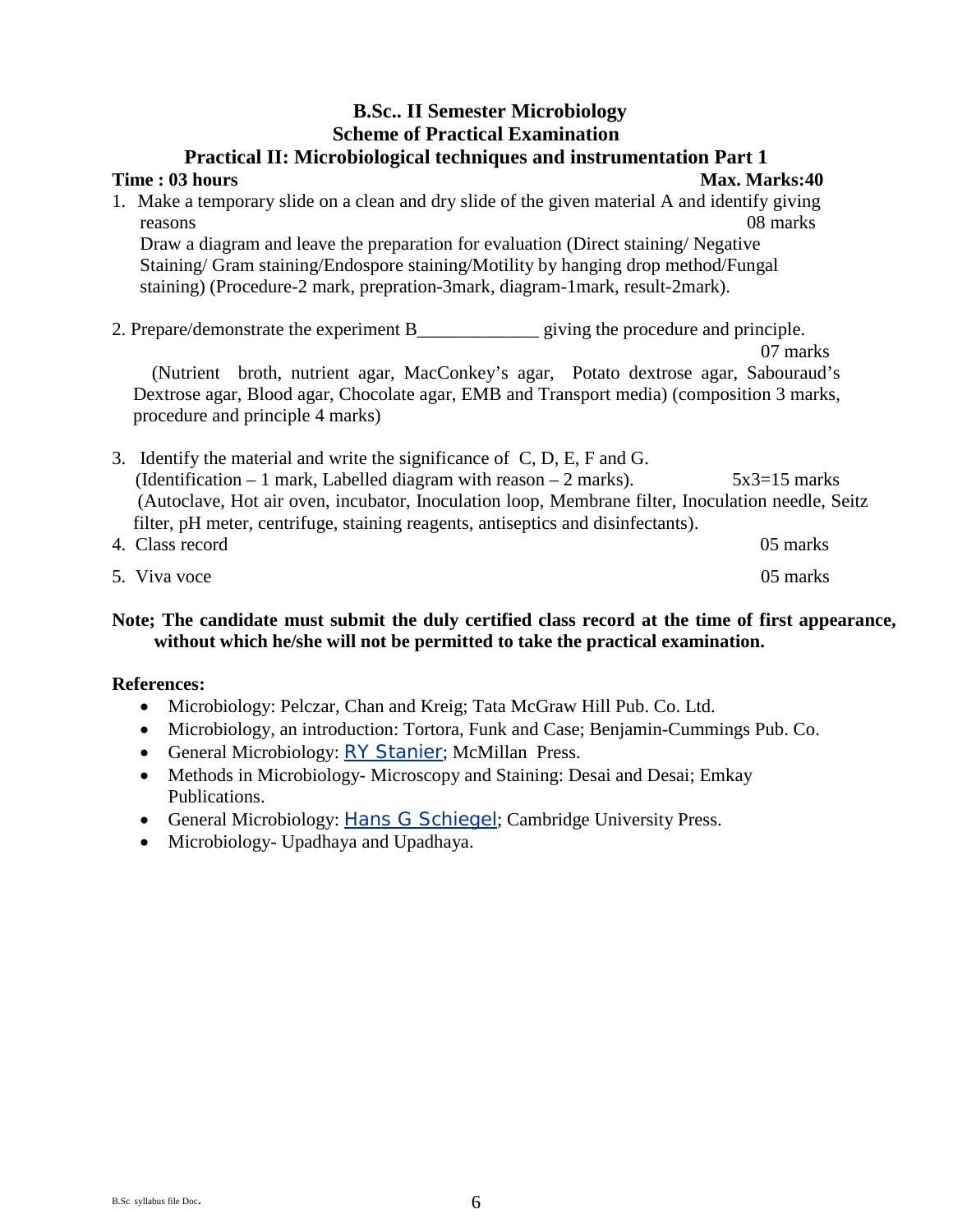## **THIRD SEMESTER:**

## **Paper III: Microbiological techniques and instrumentation Part II 60 hrs.**

1. Pure culture-definition, methods of obtaining pure culture- serial dilution, pour plate, streak plate and spread plate techniques, Anaerobic culture methods (gas pack, candle jar), cultural characteristics of microorganisms and methods of preservation.

12hrs.

- 2. Microbial growth **–** Definition**,** growth curve, synchronous and continuous growth, diauxic growth. environmental factors influencing microbial growth (Temperature, pH, Humidity, osmotic pressure, radiation,  $CO_2$  and  $O_2$ ). 10 hrs
- 3. Methods of measuring microbial growth (Direct microscopic count, coulter counter, plate count, membrane filter count and turbidometric method). 10 hrs.
- 4. Biophysical techniques:
	- a. Centrifugation techniques: Basic principle, types and construction of centrifuges, techniques and applications of differential, density gradient, rate zonal and isopycnic centrifugation. 08 hrs.
	- b. Chromatography: General principles, techniques and applications of chromatography, Paper chromatography-Ascending, descending and radial, Thin-layer chromatography, Gel filtration, ion-exchange chromatography, gas chromatography, HPLC, Affinity chromatography, Adsorption chromatography. 08 hrs
	- c. Electrophoresis; Principle, technique and application- PAGE and Agarose gel electrophoresis. 05 hrs
	- d. Spectroscopic techniques: General principles and Beer Lambart's law, Deviation from Beer's law, construction, working principles and applications of colorimeter, spectrophotometer, nephelometer, turbidometer, double beam, dual wave length and Spectrophotometer. 07 hrs

## **B.Sc. III Semester Microbiology**

## **Practical III: Microbiological techniques and instrumentation Part II**

- 1. Preparation of physiological saline and serial dilution
- 2. Pure culture techniques pour plate, streak plate and spread plate. Stab culture, broth culture, agar slope.
- 3. Counting of bacteria or yeast using haemocytometer/Neuber chamber
- 4. Measurement of yeast cells or fungal spores or bacterial cells by micrometry
- 5. Study of nephelometer, spectrophotometer, colorimeter, colony counter, gas pack & Turbidometer.
- 6. Effect of carbon sources on growth-glucose, fructose, sucrose, lactose, starch, cellulose
- 7. Effect of pH and temperature on growth.
- 8. Effect of phenol on growth
- 9. Effect of osmotic pressure on microbial growth
- 10. A) Determination of growth curve in bacteria/ yeast using haemocytometer
	- B) Measurement of microbial growth in terms of cell mass using spectrophotometer/ Photocolorimeter/ turbidostat.
- 11. Paper chromatography and thin layer chromatography for sugars or amino acid separation.
- 12. Preservation of microbial cultures-periodic sub culture, distilled water, oil over lag method, sterile soil.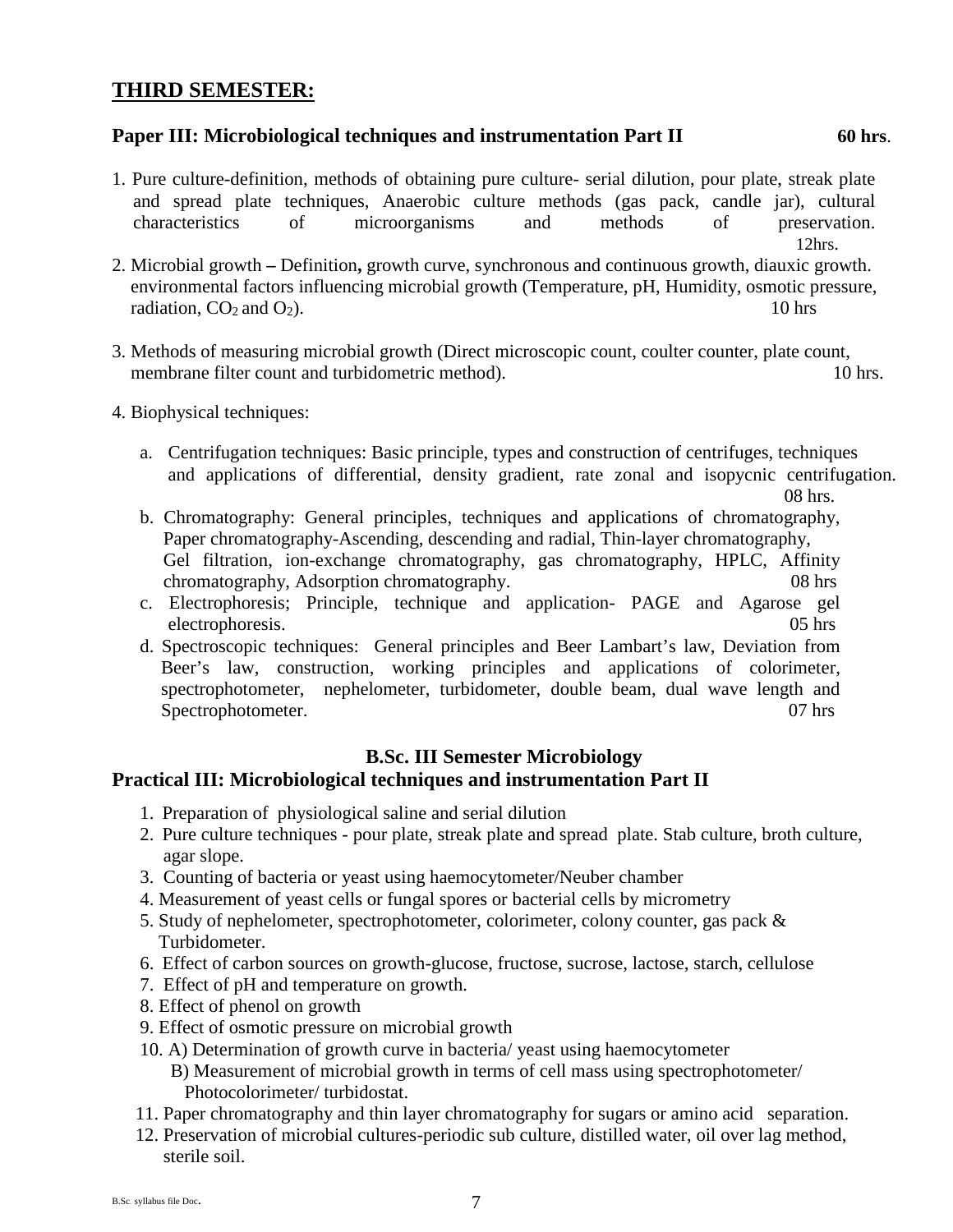## **B.Sc. III Semester Microbiology Scheme of Practical Examination Practical III: Microbiological techniques and instrumentation Part II**

## **Time : 03 hours Max. Marks:40**

8 marks

- 1. Count the number of cells in the given sample **A** using haemocytometer / Measure the given organism **A** using calibrated micrometer 8 marks (Demonstration-4mark, principle and procedure-3mark, result-1mark)
- 2. Demonstrate the experiment with sample **B**<br>giving procedures and principles

 **(** Demonstration 4 marks; procedure and principle 4 marks) (Serial dilution / effect of phenol on growth / Effect of temperature on growth/ effect of carbon source on growth/turbidity measurements/microbial preservation/TLC, paper chromatography)

3. Inoculate the given material **C** by \_\_\_\_\_\_method / technique, write the procedure and Principle. 5 marks (Pour plate technique / streak plate / spread plate technique / slope culture / stab culture/ broth culture) (Demonstration-3mark, principle and procedure-2mark)

4. Write a critical notes on **D, E** and **F** \_\_\_\_\_\_\_\_\_\_ 3 x 3 =9 marks (Pour plate / streak plate/ slope culture / stab culture/ broth culture/effect of phenol / haemocytometer / spectrophotometer/ colorimeter/ charts / diagram/Paper chromatography set up/thin layer chromatography set up, Effect of temperature, pH, osmotic pressure, radiation, culture preservation, Chromatography column, Electrophoresis components).

5. Class record 5 marks 6. Viva voce 5 marks 5 marks 5 marks 5 marks 5 marks 5 marks 5 marks 5 marks 5 marks 5 marks 5 marks 5 marks 5 marks 5 marks 5 marks 5 marks 5 marks 5 marks 5 marks 5 marks 5 marks 5 marks 5 marks 5 marks 5 marks 5 marks 5

## **Note: The candidate must submit the duly certified practical record at the time of first appearance, Without which he / she will not be permitted to take practical examination.**

- Biophysical chemistry: Upadhyay, Upadhyay; Himalaya Publishing House.
- An introduction to Biophysics: PK Banerjee; S. Chand Co. Ltd.
- Microbiology: Pelczar, Chan and Kreig; Tata McGraw Hill Pub. Co. Ltd
- Microbiology, an introduction: Tortora, Funk and Case; Benjamin-Cummings Pub. Co.
- Textbook of Microbiology: Dubey and Maheshwari; S. Chand Co. Ltd.
- Cell Biology: CB Powar; Himalaya Publishing House
- College Microbiology Volume 2: Sundararajan S; Vardhana Publications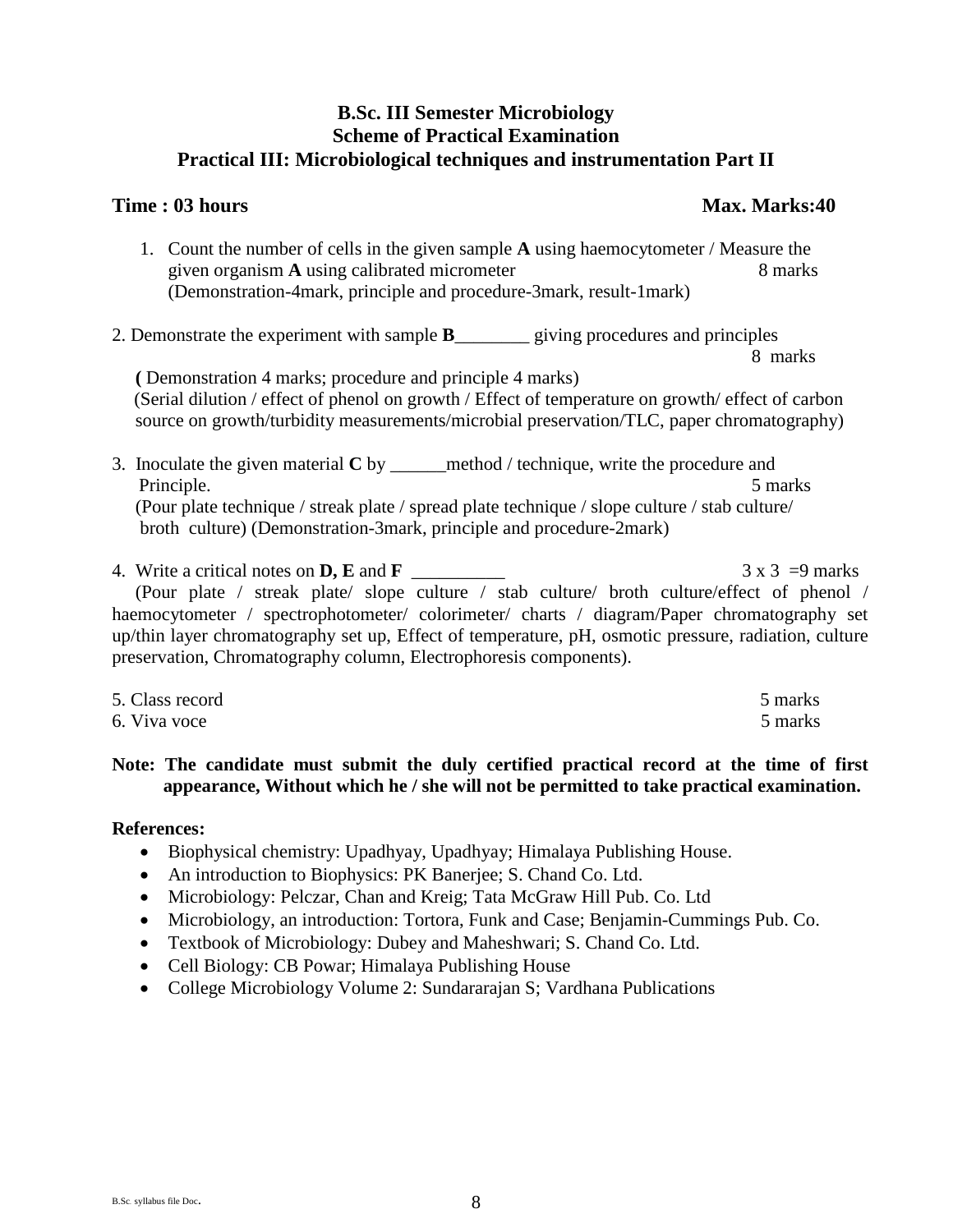## **FOURTH SEMESTER:**

## **Paper IV: Microbial Physiology and Genetics** 60 hrs.

**1. Biomolecules :** Brief account of properties, classification and importance of carbohydrates, lipids and proteins. 04 hrs

**2. Enzymes** : Physical, chemical and catalytic properties of enzymes, nomenclature, classification, mechanism and models of enzyme action (Lock and Key and Induced fit theory). Factors influencing enzyme activity, inhibition of enzyme action. 08 hrs

## **3. Microbial Metabolism;** definition, types.

**a) Bioenergetics:** Terminologies, laws of thermodynamics, concepts of enthalpy, entropy and free energy. ∆G<sup>0</sup> and ∆G<sup>01</sup>, redox potential. High energy compounds- Pyrophosphate (ATP), Acyl phosphates, Enolic phosphates, thiol esters and guanidine phosphates 07 hrs

**b) Respiration:** Definition types, Anaerobic respiration – Glycolysis, alcohol, and acetic acid fermentations. Aerobic respiration- TCA cycle, electron transport chain and oxidative phosphorylation.

06 hrs

**c) Photosynthesis:** definition, types (oxygenic and anoxygenic), pigments (chlorophyll, bacteriochlorophyll), Types of bacterial photosynthesis, comparison of Photosynthesis in Green plants and Bacteria. Cyclic and non cyclic photophosphorylation, calvin cycle. 07 hrs

**4. Microbial Genetics;** Definition, terminologies, contribution of geneticists, chromosomes morphology (prokaryotes an eukaryotes), Chemical basis of heredity :Structure of nucleic acids: DNA as genetic material, Watson-Crick model of DNA, forms of DNA. Modes of DNA replication, types of RNA and biosynthesis.

Gene expression: Genetic code, protein synthesis and gene regulation (lac- operon concept) **Mutation;** definition, types (induced, spontaneous, point mutation, frame shift mutation). Biochemical and molecular basis of mutation, transposons, insertion elements.

**Genetic recombination in prokaryotes**: transformation, conjugation and transduction. 18 hrs

**Genetic engineering:** Definition and Principles of genetic engineering, tools of genetic engineeringligases, restriction enzymes, Vectors-Plasmids, cosmids, phagemids and bacteriophages, gene cloning, ethical issues, applications of genetic engineering 10 hrs.

## **B.Sc. IV Semester Microbiology**

## **Practical IV: Microbial Physiology and Genetics**

- 1. Isolation of DNA by Phenol-chloroform method
- 2. Colorimetric estimation of protein by biuret method.
- 3. Colorimetric estimation of sugar by DNS method.
- 4. Estimation of DNA by Diphenylamine method.
- 5. Estimation of RNA by orcinol method.
- 6. Demonstration of Replica plating technique.
- 7. Biochemical tests used for the identification of bacteria.

a) Fermentation of glucose, sucrose and lactose.

- b) Starch hydrolysis
- c) Gelatin hydrolysis
- d) Catalase test
- e) Oxidase test
- f) IMViC test.
- g) Urease test
- h) β -galactosidase test/ONPG/Triple sugar iron agar test.
- 8. Demonstration of gene cloning through photographs or charts and models transformation, conjugation, transduction, plasmids, bacteriophage, gene cloning, SV40.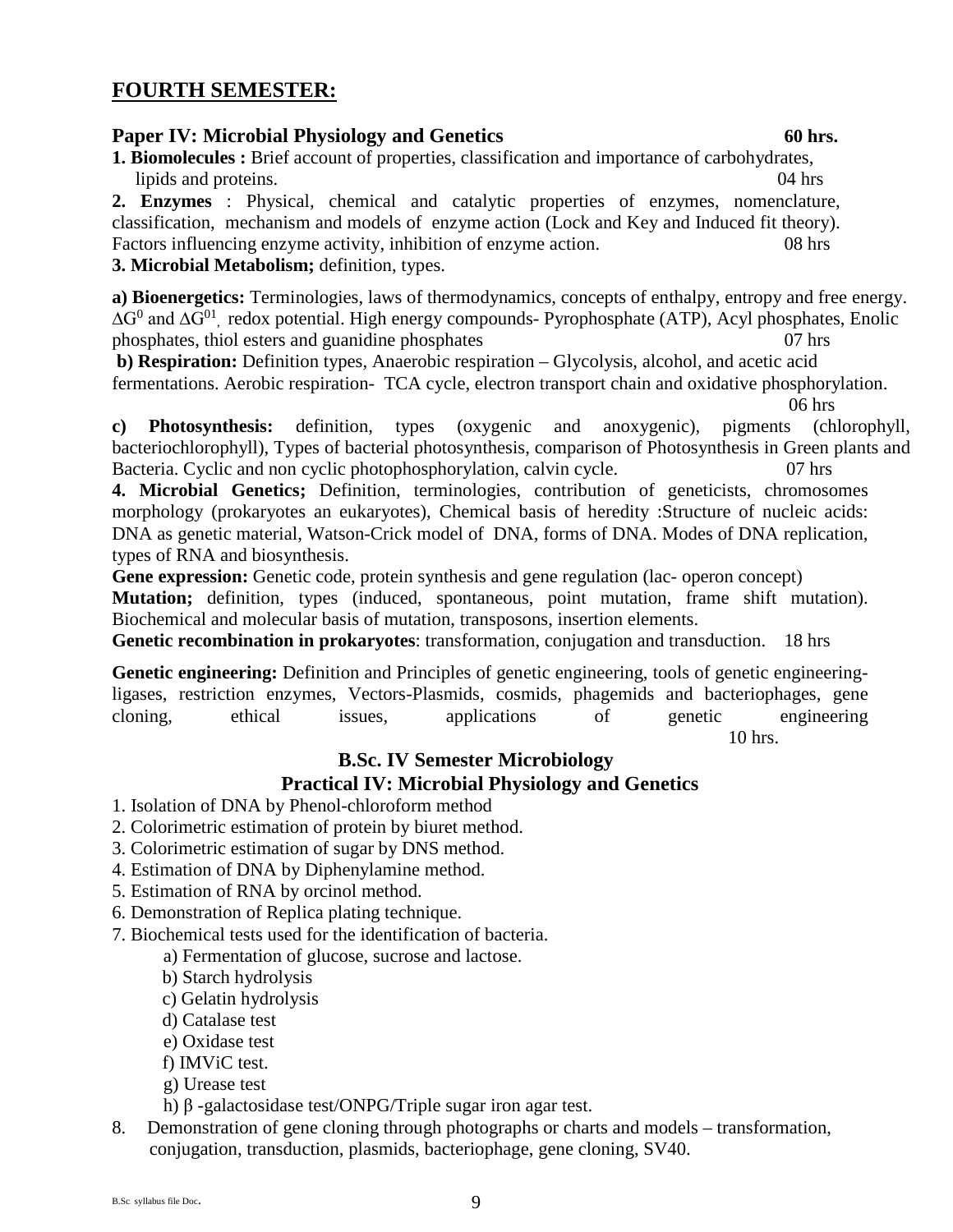## **B.Sc. IV Semester Microbiology Scheme of Practical Examination Practical IV: Microbial Physiology and Genetics**

## **Time : 03 hours** Max. Marks:40

1. Estimate the amount of sugar/protein/DNA/RNA in the given sample A \_\_\_\_\_ write procedure and principles plot the graph if necessary/ Isolation of DNA 12 marks (Performance-6marks, principle-2marks, procedure-2marks, results-2marks) 2. Demonstrate/perform the experiment with sample B by specific tests and confirm with reasons. ( Demonstration 4 marks; reasons/ results 2 marks) 06 marks (Starch hydrolysis / gelatin hydrolysis / sugar fermentation/ catalase test / IMViC / oxidase/urease/β-galactosidase/ONPG/TSI) 3. Write a critical notes on C, D, E, and F  $4 \times 3 = 12$  marks (Spectrophotometer/ colorimeter/ charts / diagram/photographs of episomes / plasmids / gene cloning / phages / conjugation/ transduction/transformation/replica plating/SV40) (Biochemical tests not given in experiment 2) (Identification-1mark, diagrams with reasons-2marks) 4. Class record 5 marks 5. Viva voce 5 marks 5 marks 5 marks 5 marks 5 marks 5 marks 5 marks 5 marks 5 marks 5 marks 5 marks 5 marks 5 marks 5 marks 5 marks 5 marks 5 marks 5 marks 5 marks 5 marks 5 marks 5 marks 5 marks 5 marks 5 marks 5 marks 5

## **Note: The candidate must submit the duly certified practical record at the time of first appearance, without which he / she will not be permitted to take practical examination.**

- Microbial Physiology: Moat and Foster; Wiley-Liss Inc.
- Molecular Biology: Freifelder; Narosa Pub.
- Microbial Genetics: Freifelder; Narosa Pub.
- Principles of Genetics: Gardner, Simmons and Snustad; John Wiley and Sons Pvt. Ltd.
- College Microbiology Volume 2: Sundararajan S; Vardhana Publications
- Genetic Engineering and its Applications- P Joshi; Agrobios India.
- General Microbiology: [RY Stanier](http://www.amazon.com/s/ref=ntt_athr_dp_sr_1?_encoding=UTF8&sort=relevancerank&search-alias=books&field-author=R.Y.%20Stanier); McMillan Press.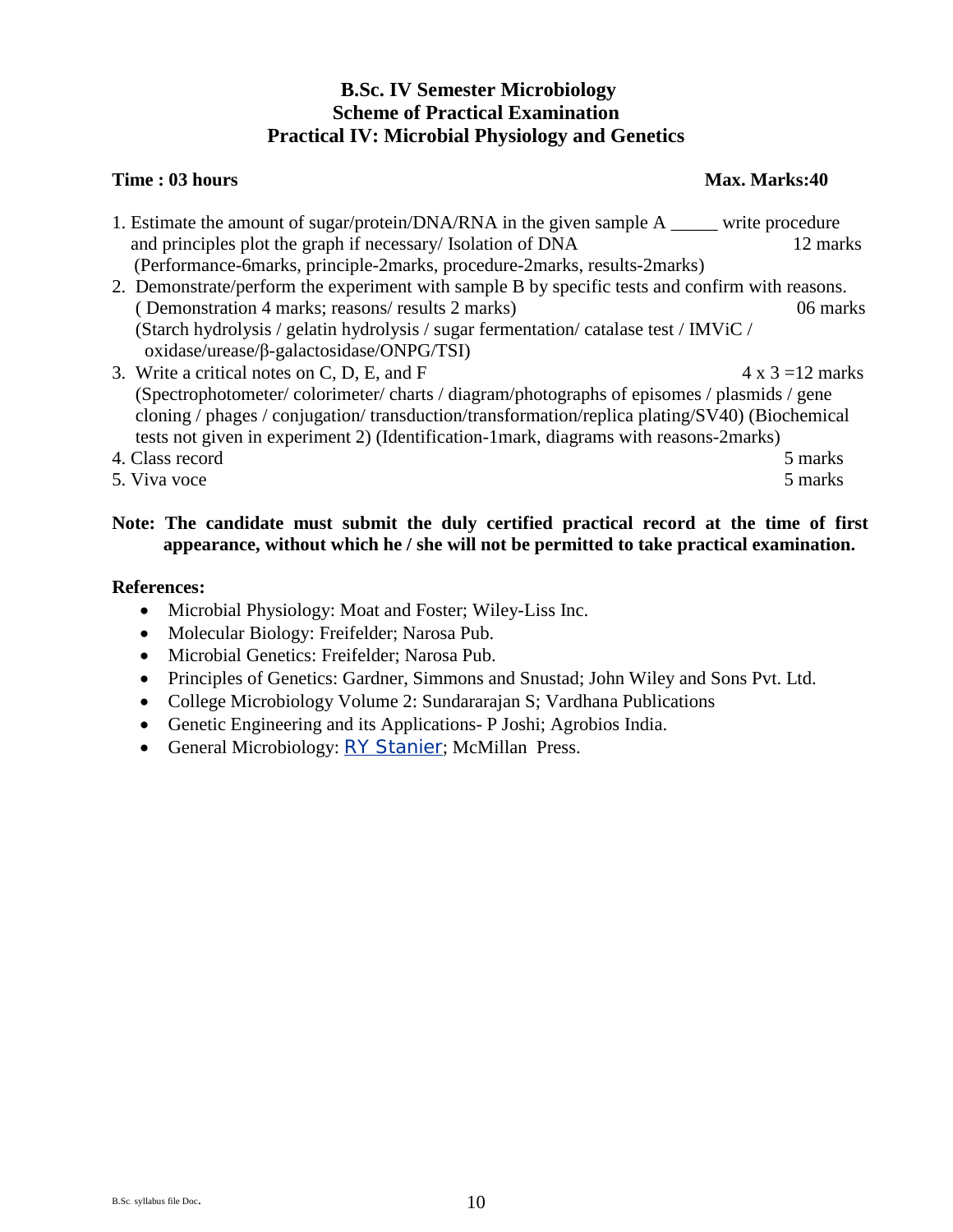## **FIFTH SEMESTER:**

## **Paper V: Environmental Microbiology** -45 hrs.

- 1. Soil Microbiology : Role of microorganisms in soil processes, Types of soil and soil profile, Carbon cycle, Nitrogen cycle, Sulfur cycle, leaching of minerals, microbes in bioremediation. Interaction among microorganisms, Neutralism, Mutualism, Commensalism, Antagonism, Parasitism, Xenobiotics with special reference to DDT and Plastic.  $-12$  hours
- 2. Air Microbiology : Microbial content of air Indoor and outdoor. Techniques of trapping airborne microbes : Gravity slide, agar plate, Rotorad spore trap, vertical cylinder spore trap, Hirst trap, Burkard sampler, Anderson sampler, liquid impingement, sieve device, slit sampler and filtration. Significance of microorganisms in air, allergens, pathogens, air borne diseases (Aspergillosis, Diptheria and Influenza). -13 hours
- 3. Aquatic Microbiology: Types of water, Microorganisms in water, factors affecting aquatic microflora, sources of water contamination, water –borne diseases (Cholera, Hepatitis-A, Amoebiasis) and their prevention. Indicator organisms and their characteristics, Microbiological analysis of water, water purification methods (Sedimentation, filtration and disinfection). -10 hours.
- 4. Sewage Microbiology: Sources of sewage, Physico-chemical and microbiological characteristics of sewage. Biological oxygen demand (BOD), Chemical oxygen demand (COD). Most probable number (MPN). Septic tank. Imhoff tank, cess pool, municipal treatment with special emphasis on microbial treatment. Sludge digestion and disposal. -10 hours.

### **B.Sc. V -Semester Microbiology**

## **PRACTICAL – V: Environmental Microbiology**

- 1. Enumeration of Bacteria and Fungi in soil by serial dilution method.
- 2. Observation of airborne microbes by gravity slide method.
- 3. Demonstration of microbes from air by gravity plate method.
- 4. Demonstration of air sampling equipments / photographs (Anderson sampler, Rotorod sampler, Vertical cylinder spore trap, Hirst spore trap, Burkhard sampler, Impinger)
- 5. Standard analysis of water MPN test
- 6**.** Microscopic examination of three different water samples.
- 7. Estimation of solids in sewage.
- 8. Estimation of BOD
- 9. Microscopic examination of sewage sample.
- 10. Estimation of COD
- 11. Estimation of dissolved oxygen in water sample.
- 12. Estimation of carbon dioxide in water sample.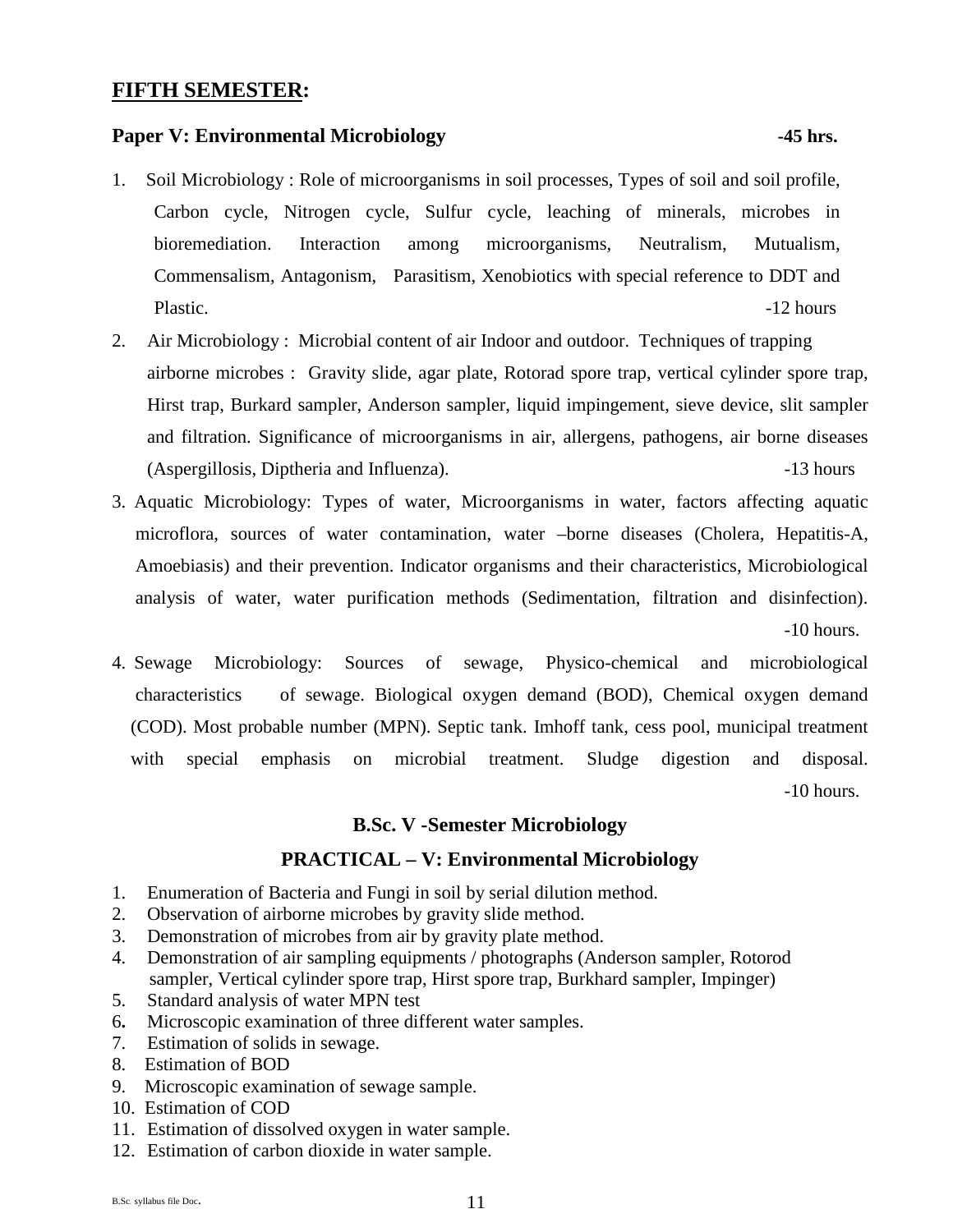- 13. Estimation of alkalinity of water sample.
- 14. Estimation of acidity of water sample.
- 15. Figures/photographs of sewage treatment plants.
- 16. Visit of water purification /treatment plant
- 17. Demonstration of Ammonification in soil

## **Note: A report on the visit should be written and submitted along with the practical record (Compulsory).**

## **B.Sc. V Semester Microbiology Scheme of Practical Examination Practical V: Environmental Microbiology**

## **Time : 03 hours** Max. Marks:40

- 1. Prepare / Demonstrate / Conduct/ Estimate / \_\_\_\_\_\_\_\_\_\_\_\_\_\_\_\_\_\_\_ giving procedure and principles. Record the results. 07 marks. (Preparation / Demonstration / Conduction / Estimation 4 marks; Procedure, principle and results 3 marks) (Enumeration of bacteria / fungi from soil by serial dilution / standard analysis of water/ estimation of solids in sewage/ Ammonification of soil).
- 2. Demonstration the experiment B \_\_\_\_\_\_\_\_\_\_ with procedure and principle. 08 marks. ( Demonstration 4 marks ; procedure and principle 4 marks) (demonstration of microbes from air by petriplate exposure method / gravity slide method / measurement of DO) Alkalinity of  $H_2O$ / acidity of water /  $CO_2$  content of water/BOD/COD).
- 3. Identify the microorganism in the material C with label diagram. (minimum of 04 microorganism to be recorded) 06 marks ( Gravity slide / exposed agar plates to air / different of sample of pond water / sewage water) (1.5 marks for each).
- 4. Write critical notes on D,E, and F  $3 \times 3 = 09$  marks (Equipments / photographs / Anderson sampler / rotorod sampler / cylindrical spore trap / Hirst spore trap / Durham's tube / colorimeter / clarifier / clariflocculator / septic tank / Imhoff tank, cess pool tank / trickling filter / oxidation ponds / activated sludge process, Burkhard sampler, Impinger) (Identification-1mark, diagram with reasons-2marks).

| 5. Class record | 05 marks |
|-----------------|----------|
| 6. Viva Voce    | 05 marks |

**Note: The candidate must submit the duly certified practical record at the time of first appearance, without which he/ she will not be permitted to take practical examination**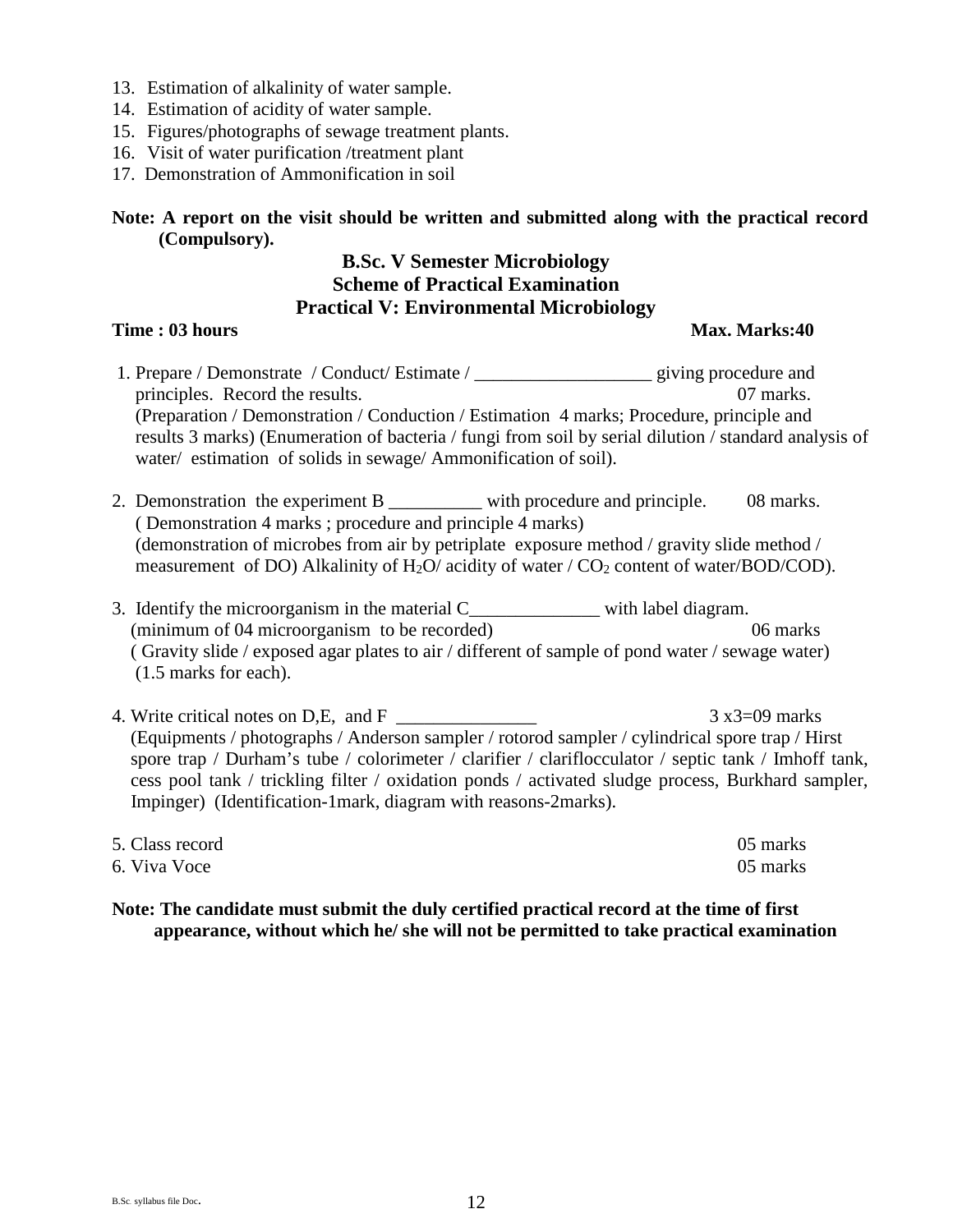## **Fifth Semester: Paper VI: Agricultural Microbiology and Biotechnology 45 hrs.**

- **Unit-I. Agricultural Microbiology**: Microorganisms in agriculture. Biofertilizers, *Rhizobium*, *Azotobacter*, *Azospirillium*, PSB, Cyanobacteria, Mycorrhiza, Rhizosphere and Rhizoplane, PGPR, Microbial biopesticide, (*Bacillus thuriengensis*, NPV, *Trichoderma*). 13 hrs
- **Unit-II.** Role of metabolites in disease development (Toxins, harmones, enzymes). Defence mechanism (Structural and Biochemical). A study of the symptoms, etiology, epidemiology and control of the following plant diseases : Tobacco Mosaic Virus, Sandal spike, Citrus canker, Downy mildew of grapes, Tikka disease of groundnut, Blast of rice, coffee rust. **12** hrs
- **Unit-III. Biotechnology**: Definition, Scope and importance, PCR and blotting techniques, Brief account and protocol of microbial production of insulin, Gene therapy, use *Agrobacterium* for the production of transgenic plants, Production of recombinant vaccines (Hepatitis B surface antigen), Hybridoma technology, Microbial enzymes **2**0 hrs.

## **B.Sc. V Semester Microbiology Practical VI: Agricultural Microbiology and Biotechnology**

- 1. Study of Rhizosphere and rhizoplane microflora (fungi and bacteria), isolation, culturing and Identification.
- 2. Isolation and cultivation of *Rhizobium* from legume root nodule and observation of bacteriods.
- 3. Isolation, *Azatobacter*, *Azospirillum*, and phosphate solubulizing bacteria (PSB).
- 4. Examination of *Anabena* in *Azolla*.
- 5. Study of sandal spike and citrus canker.
- 6. Study of downy mildew of grape
- 7. Study of tikka disease of groundnut.
- 8. Study of coffee rust
- 9. Demonstration of antagonism between microorganisms.
- 10 Demonstration of antimicrobial activity of plant extract.
- 11. Demonstration of caking of grains.
- 12. Demonstration of *Aspergillus* in groundnut by blotter method.
- 13. Demonstration of charts/photographs concerned with biotechnology syllabus like gene therapy, transgenic plants, recombinant vaccines strategies, microbial insecticides. Hybridoma technology, PCR and blotting techniques.
- 14. Field visit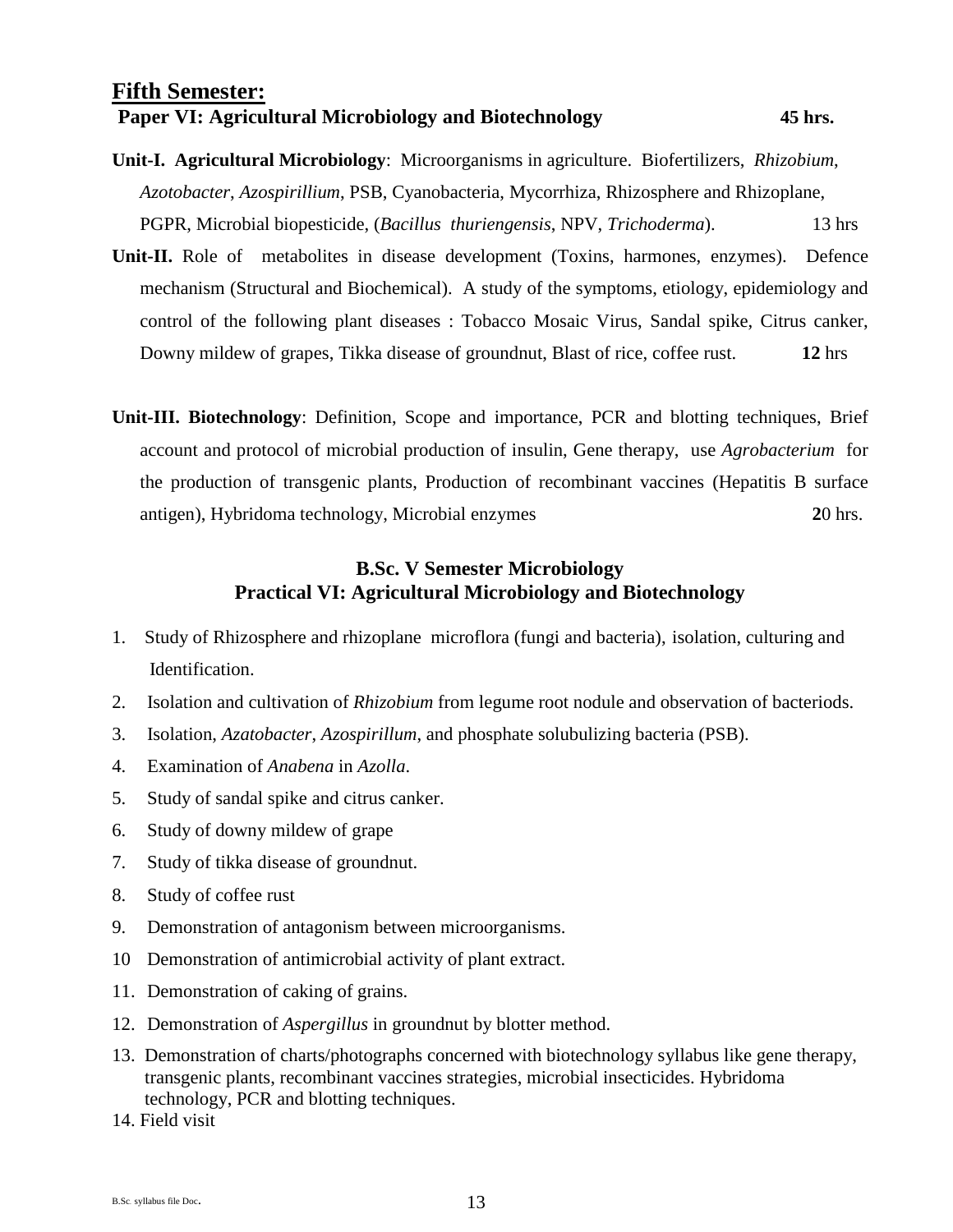## **B.Sc. V Semester Microbiology Scheme of Practical Examination Practical VI: Agricultural Microbiology and Biotechnology**

### **Time : 03 hours** Max. Marks:40

- 1. Prepare a temporary slide of the material **A**. Identify the same with labeled diagram and reasons. 09 marks.  **(**Preparation-05 marks; label diagram- 02 marks and reason-02 marks)(Tikka disease of groundnut / citrus canker / downy mildew of grapes / blast of rice / coffee rust).
- 2. Prepare a temporary slide of the material **B.** Identify the same with labelled diagram and reasons. (Observation of bacteroides/Examination of *Anabena* in *Azolla*/Isolation of *Rhizobium*, *Azotobacter*, *Azospirillum*, PSB/caking of grains/standard blotter method/demonstration of antagonism/antimicrobial activity of plant extracts). 06 Marks.
- 3. Identify the slides /materials/charts **C,D,E,F** and **G** with label diagrams and reasons. (Identification 1 marks; labeled diagram and reasons 2 marks) 5x3 =15 Marks (*Aspergillus* in groundnut by blotter method / caking of grains / antimicrobial activity of plant extracts / Charts of transgenic plants, animals/effect of plant extracts/Microbial insecticides/recombinant vaccines/gene therapy charts/Hybridoma, PCR and blotting techniques).

| 4. Class record | 05 Marks |
|-----------------|----------|
| 5. Viva Voce    | 05 Marks |

## **Note: The candidate must submit the duly certified practical record at the time of first appearance, without which he / she will not be permitted to take practical examination.**

- Environmental Microbiology: PD Sharma; Narosa Pub. House
- Soil Microorganisms: Subba Rao; Oxford and IBH publishing Co.
- General Microbiology: Powar and Daginwala; Himalaya Publishing House
- Microbiology- Fundamentals and Applications: SS Purohit; Agro Botanica
- Biotechnology- Expanding Horizons: BD Singh; Kalyani Publishers
- A Text Book of Biotechnology: RC Dubey; S. Chanda and Co. Ltd.
- Elements of Biotechnology: PK Gupta; Rastogi Pub.
- Plant pathology: Mehrotra RS; Tata McGraw Hill publishing Co. Ltd.
- Agricultural Microbiology: Rangaswamy and Bhagyaraj; Prentice Hall India Pvt. Ltd.
- Diseases of crop plants in India: Rangaswamy; Prentice Hall India Pvt. Ltd.
- Microbiology and Plant pathology: PD Sharma; Rastogi Pub.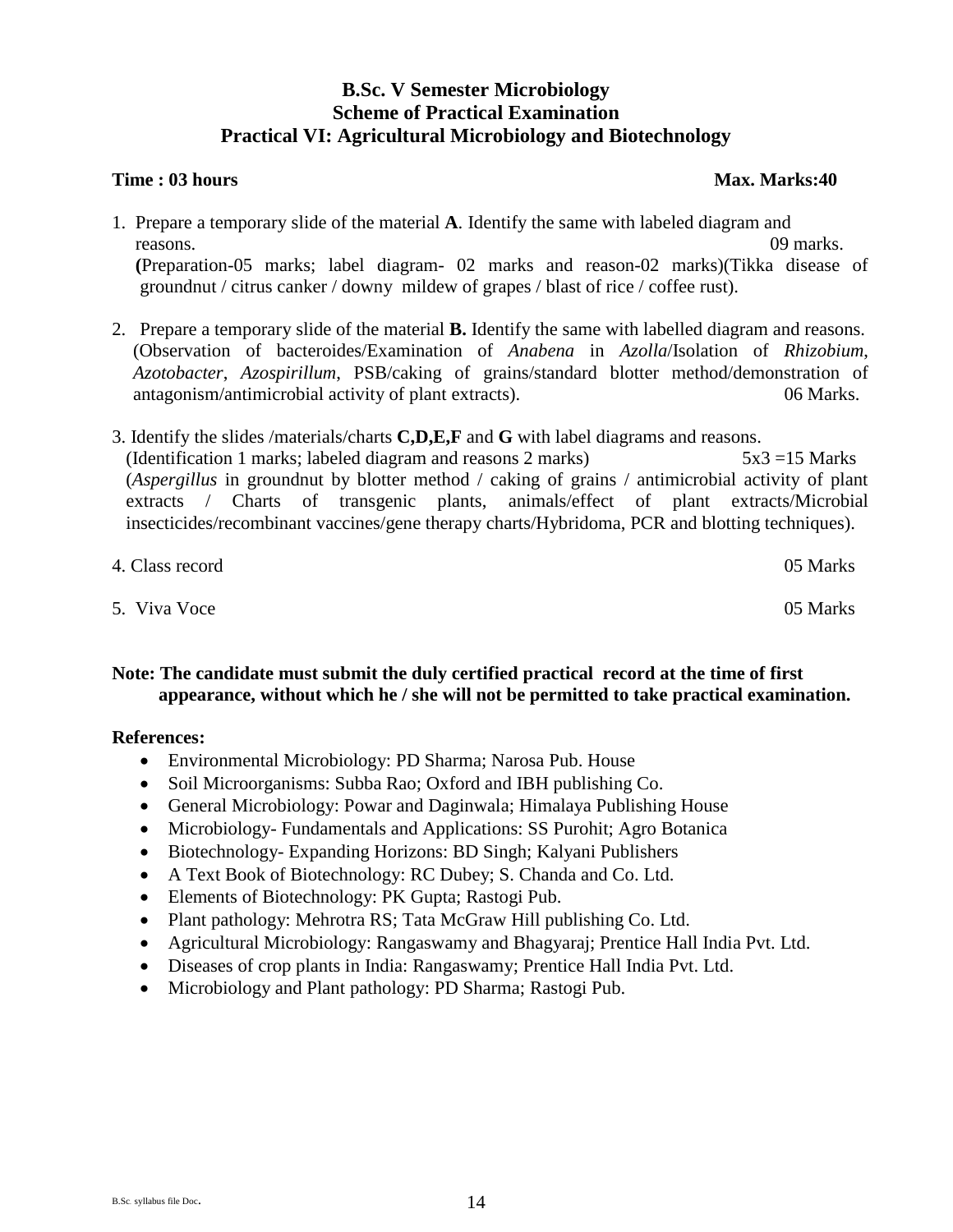## **SIXTH SEMESTER**:

#### **Paper VII: Food, Dairy and Industrial Microbiology** 45 hrs.

#### **Unit-I.**

#### **1. Food Microbiology**: .

i. Classification of food, Food as a substrate for microorganisms. Principles of food contamination, factors affecting growth of microbes in food. spoilage and preservation – low temperature, high temperature - boiling, autoclaving, high osmotic pressure, chemical preservatives and irradiation.

- ii. Microbial examination of food Direct microscope count (DMC) and Standard plate count (SPC).
- iii. Microorganisms as a food single cell protein (SCP), Spirulina, Mushroom cultivation.
- iv. Food poisoning Staphylococcal food poisoning, botulism, Salmonellosis, Aflatoxins.

15 hrs

#### **Unit-II.**

**2. Dairy Microbiology**: Composition and types of milk.

- i. Sources of microbial contamination of milk- Types of microorganisms in milk bacteria, fungi and yeast.
- ii. Microbial examination of milk Rapid platform tests, Standard plate count (SPC), Direct microscopic count (DMC), reductase test and phosphatase test.
- iii. Biochemical activities of microorganisms in milk souring, proteolytic activity, gassy fermentation, lactic acid fermentation.
- iv. Methods of preservation of milk and milk products. Pasteurization and sterilization.
- v. Fermented milk products (Cheese, Yoghurt), starter cultures, probiotics. 10 hrs.

#### **Unit-III.**

#### **3. Industrial Microbiology**:

i. Microorganisms in industry, Screening and chararcterization of industrially important microorganisms, stock culture and types, strain improvement and preservation.

ii. Raw materials used in industrial fermentation. Fermentation process – Batch, fed-batch and continuous fermentation; surface, submerged and solid substrate.

- iii. Types and components of fermentors.
- iv. Major microbial products: Downstream and Upstream process, Industrial production of ethyl alcohol, acetic acid (vinegar), citric acid, vitamin B12, Penicillin and amylase.
- v. Cell and enzyme Immobilization technique 20 hrs.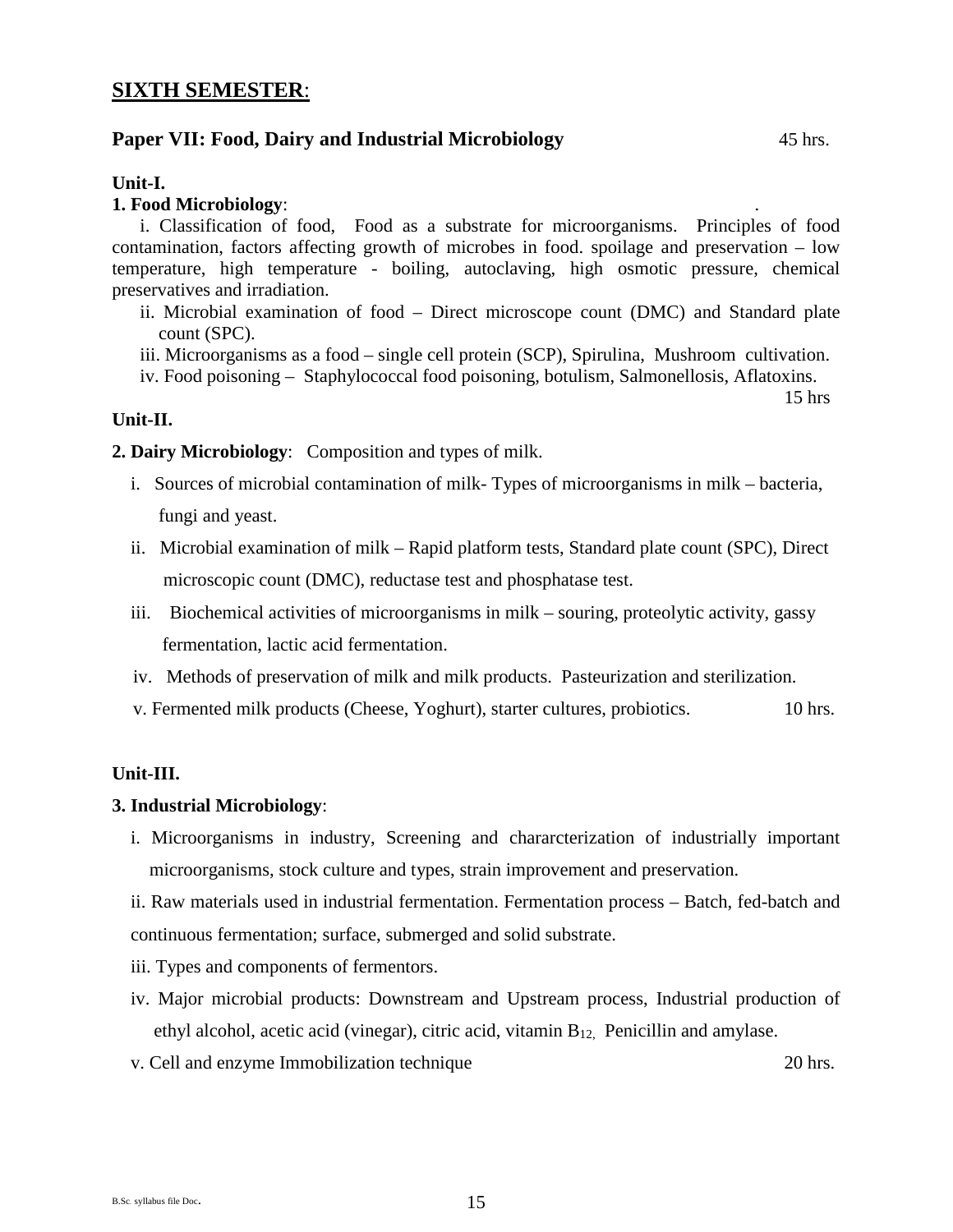#### **Sixth Semester**:

#### **Paper VIII: Immunology and Medical Microbiology** 45 hrs.

#### **1. Immunology:** 20 hrs.

- a. Immunity: Definition, History and early theories of immunity, classification- Innate- levels, factors affecting and mechanisms, Acquired- types with characteristics and examples.
- b. Cells and organs of immune system.
- c. Antigens; Types and Immunological properties.
- d. Immunoglobulins: Definition, basic structure, classes and importance of immunoglobulins.
- e. Antigen-Antibody reactions, characteristics, principle (Lattice hypothesis), typesprecipitation, agglutination, RIA, ELISA, CFT and immunofluorescence, blood grouping.
- f. Immune response: Definition, Primary and secondary antibody response, selective and instructive theories, immunological memory.
- g. Hypersensitivity; Definition, types (Type I and Type IV in detail) Autoimmunity- Definition, theories and types with example. Immunodeficiency: Definition and types (in brief)
- h. Vaccines: Definition and types, National immunization schedule.

#### **2. Medical Microbiology**: 20 hrs

Infection: Definition, types, sources and methods of transmission, pathogenecity and virulence, microbial factors predisposing, pathogenicity. Microbial human diseases with special reference to its etiology. pathogenesis, clinical features, epidemiology, laboratory diagnosis, prophylaxis and treatment of the following – Tuberculosis*,* syphilis, candidiasis, malaria, AIDS and Hepatitis-B.

**3. Antibiotics:** Definition and classification, sources of antimicrobial spectrum, mode of action of

the following antibiotics- Penicillin, Streptomycin, Tetracycline, Antibiotic resistance, Multidrug resistance. 05 hrs.

## **B.Sc. VI Semester Microbiology Practical VII: Food, Dairy, Industrial Microbiology, Immunology and Medical Microbiology**

- 1. Citric acid production by *Aspergillus niger* and its estimation.
- 2. Preparation of wine from grape.
- 3. Estimation of alcohol by (alcholometry) specific gravity method.
- 4. Isolation of microorganisms from spoiled fruits and vegetables.
- 5. Microscopic examination of milk (DMC).
- 6. Turbidity test for boiled and raw milk.
- 7. Methylene blue reduction test (MBRT) and Resazurin reduction test
- 8. Demonstration of Invertase activity in yeast.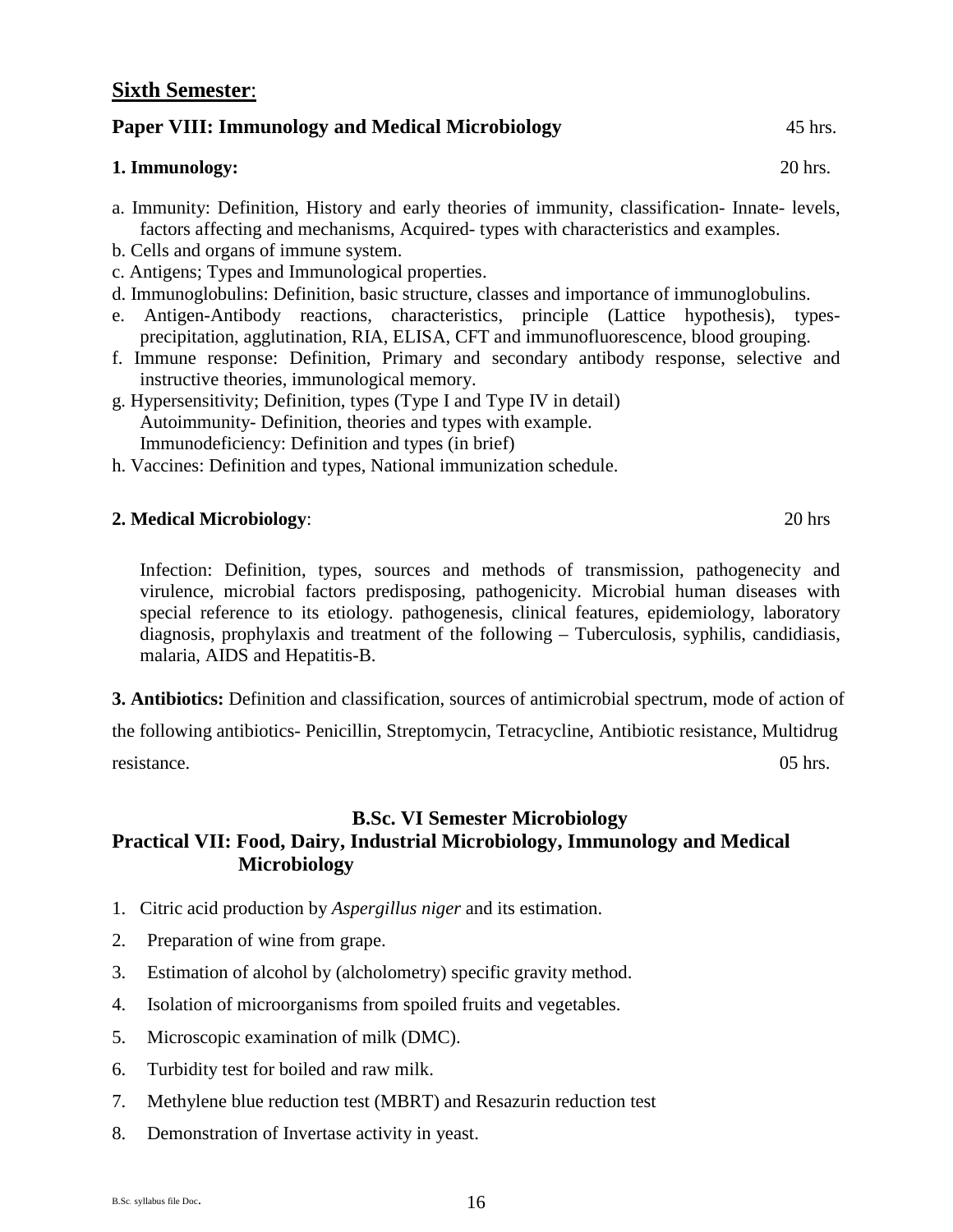- 9. Estimation of Lactic acid and Lactose in milk.
- 10. Determination of blood groups
- 11. RPR test, Widal, Tridot, Hepacard, Immunodiffusion (radial and double diffusion in agar)
- 12. Antibiotic sensitivity test.
- 13. Demonstration of AFB in sputum.
- 14. Observation of human pathogens- *Staphylococci, Streptococci, Candida, Plasmodium.*
- 15. Food preservatives: sugar, salt, vinegar, benzoic acid.
- 16. Primary screening for antibiotic production (Crowded plate technique) and enzymes (amylase and protease)
- 17. Production of amylase and its activity
- **Note: Visit to food processing industry, milk daily, local distillery, pathological laboratory, gobar gas plant.**

## **B.Sc. VI Semester Microbiology Scheme of Practical Examination Practical VII: Food, Dairy, Industrial Microbiology, Immunology and Medical Microbiology**

**Time: 03 hours Max. Marks:40** 

06 marks.

**1.** Perform / demonstrate the experiment A with procedure and principles.

(Conduction / demonstration 3 marks; procedure and principle 3 marks) ( Isolation of microorganisms from utensils/ spoiled fruits / spoiled vegetables/ estimation of grades of milk /estimation of alcohol by specific gravity method/ citric acid estimation/amylase activity/Primary screening for antibiotics and enzymes).

- 2. Conduct the test for B \_\_\_\_\_\_\_\_\_\_ with procedure and record the results.06 marks ( Conduction 3 marks ; procedure and results 3 marks) (Turbidity test for boiled milk / and raw milk / MBRT /RRT/ direct microscopic examination of milk /estimation of lactose in milk/ estimation of lactic acid in milk).
- 3. Prepare/demonstrate/conduct/estimate C\_\_\_\_\_\_\_\_\_\_\_\_\_\_\_\_giving procedure and principles (demonstration 3 marks; procedure and principle 3 marks) 06 marks. (Perform/Demonstration WIDAL/RPR//blood grouping/agglutination).

4. Write critical notes on D, E, F and G  $4x3=12$  marks (Human pathogens slides, immunology kits, spoiled fruits, dairy microbiology tests(MBRT/RRT), Industrially important products, bakers yeast, food preservatives(Salt, sugar, vinegar, benzoic acid) antibiotic sensitivity test, Tridot, WIDAL, RPR slides, AFB, Tuberculin syringae, Wine). 5. Class record 05 marks

6. Viva Voce 05 marks 05 marks

## **Note: The candidate must submit the duly certified practical record at the time of first appearance, without which he / she will not be permitted to take practical examination.**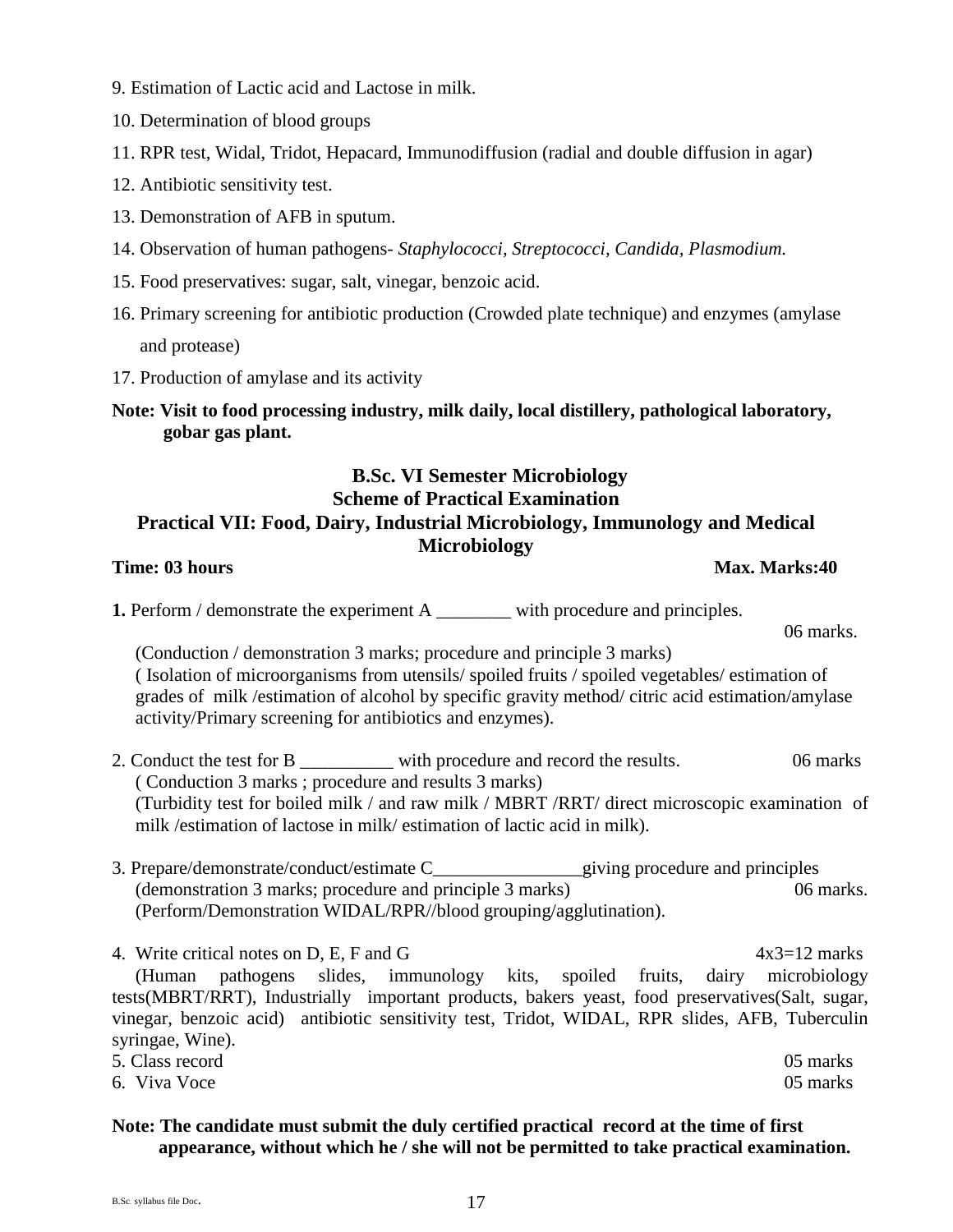- Immunology: CV Rao; Narosa Pub.
- Text of Microbiology: Ananthanarayanan and Paniker; Orient Longmen Ltd.
- Text of Microbiology: Chakraborthy; New Central Book Agency (P) Ltd.
- Food Microbiology: Frazier and Westhoff; Tata McGraw Hill
- Food Microbiology: Adams and Moss; New Age International Pvt. Ltd.
- Industrial Microbiology: Patel; MacMillan pub.
- Industrial Microbiology: LE Cassida; New Age Pub.
- Principles of Fermentation Technology: Standbary, Whitaker and Hall; Aditya Books Pvt Ltd.
- Diary Microbiology: Parihar and Parihar; Agrobios (India).